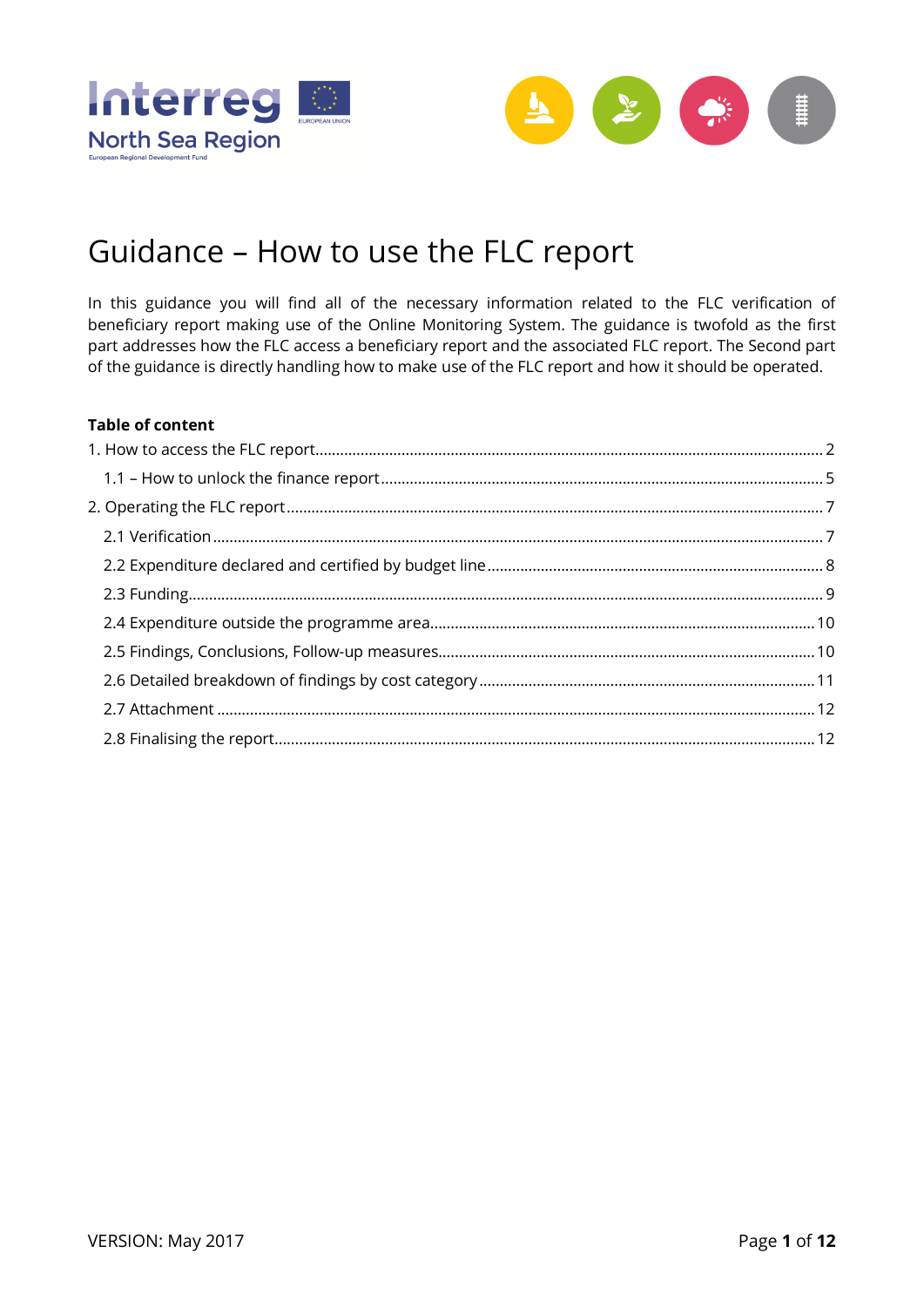



# 1. How to access the FLC report

When a beneficiary has marked a finance report as complete the associated First Level Controller (FLC) is automatically notified via a system notification and a regular e-mail reminder.

The message sent in the system includes a direct link to the overview of periodic reports relevant for the individual FLC (see point 2 on the illustration below).

| <b>VB/NSRP Online Monitoring System</b>         | 30:00 $\odot$ HELP $\bigcap$ John Smith $\sim$<br>ঌ                                                                                                                                                                                                                                                                                                                                                  |  |
|-------------------------------------------------|------------------------------------------------------------------------------------------------------------------------------------------------------------------------------------------------------------------------------------------------------------------------------------------------------------------------------------------------------------------------------------------------------|--|
| $\equiv$<br>HOME<br><b>PROJECT APPLICATIONS</b> | Message: Request to approve Periodic Finance Report<br>٠<br># Home > Messages > Inbox > Request to approve Periodic Finance Report                                                                                                                                                                                                                                                                   |  |
| $\Box$ List                                     | <b>B</b> Request to approve Periodic Finance Report<br>Reply to all<br>$\Rightarrow$ Forward<br><b> <del></del></b> Reply                                                                                                                                                                                                                                                                            |  |
| $E$ FLC Designations                            | <b>Recipients</b>                                                                                                                                                                                                                                                                                                                                                                                    |  |
| <b>COMMUNICATION</b>                            | From Demo LeadBen @ OMS-LB                                                                                                                                                                                                                                                                                                                                                                           |  |
| $\Omega$ Announcements                          | Sent to User(s) John Smith @ FLC-LB                                                                                                                                                                                                                                                                                                                                                                  |  |
| $\boxdot$ Messages                              | Sent on 23/10/2016 16:15:41                                                                                                                                                                                                                                                                                                                                                                          |  |
| <b>CONFIGURATION</b>                            | Message                                                                                                                                                                                                                                                                                                                                                                                              |  |
| $\mathbb{Q}$ My account                         | Subject Request to approve Periodic Finance Report<br><b>Message</b><br>າ<br>dam,<br><b>Designification</b> Engineera Peport of project Full Demo Application 1, in regards to beneficiary FDA<br><b>NOTWAY</b><br>Please access https://vb.northsearegion.eu/app/report-finances/ to check the contents of the report.<br><b>Thank you</b><br>$^{\prime\prime}$<br>Automated message by NSRP/VB OMS |  |
|                                                 | <b>Attachment</b>                                                                                                                                                                                                                                                                                                                                                                                    |  |
|                                                 | <b>Message ID</b>                                                                                                                                                                                                                                                                                                                                                                                    |  |

Making use of the link inserted in the message received will take the FLC to an overview similar to the one presented on the illustration below. From the overview the FLC can view the status of the individual report for the specific beneficiaries, and when the report has been "locked" this is indicating that the beneficiary has marked the report as complete and FLC verification is needed.

| Periodic Reporting: Finances                              |             |                        |                                          |                     |                   |                  |                  |  |  |  |  |  |  |
|-----------------------------------------------------------|-------------|------------------------|------------------------------------------|---------------------|-------------------|------------------|------------------|--|--|--|--|--|--|
| $\mathcal A$ Home > Periodic Reporting > Finances Reports |             |                        |                                          |                     |                   |                  |                  |  |  |  |  |  |  |
|                                                           |             |                        | Number / Level / Beneficiary             |                     |                   |                  |                  |  |  |  |  |  |  |
|                                                           | Project     | Round                  | Locked                                   | <b>FLC Approved</b> | AS Signed         | Submitted        |                  |  |  |  |  |  |  |
|                                                           | <b>FDA!</b> | AA1, March 2016        | #1 Project                               | $\mathscr{O}$ No    | $\mathscr{O}$ No  | $\mathscr{O}$ No | $\mathscr{O}$ No |  |  |  |  |  |  |
| 3                                                         | FDA!        | AA1, March 2016        | #1 Beneficiary: FDA1 Denmark LB          | $\mathscr{O}$ No    | $\mathscr{O}$ No. | $\mathscr{O}$ No | $\mathscr{O}$ No |  |  |  |  |  |  |
|                                                           | FDA!        | <b>AA1, March 2016</b> | #1 Beneficiary: FDA7-10 Germany Munich   | <b>A</b> Yes        | $\mathscr{D}$ No  | $\mathscr{O}$ No | $\mathscr{O}$ No |  |  |  |  |  |  |
| <b>ID</b>                                                 | FDA!        | AA1, March 2016        | #1 Beneficiary: FDA4 German Coordinating | $\mathscr{O}$ No    | $\mathscr{O}$ No  | $\mathscr{O}$ No | $\mathscr{O}$ No |  |  |  |  |  |  |
|                                                           | FDA!        | AA1, March 2016        | #1 Beneficiary: FDA6 Norway              | <u>ੀ Yes</u>        | $\mathscr{O}$ No  | $\mathscr{D}$ No | $\mathscr{D}$ No |  |  |  |  |  |  |

Entering a report from the overview mentioned above takes the FLC directly to a view version of the report on finances prepared by the beneficiary.

The next step (point 4 on the illustration below) is to edit the FLC report. The FLC report needs to be completed before the beneficiary report on finances can be approved (point 5 on the illustration below). In order to see how the FLC report is operated please see section 2 of this document (below).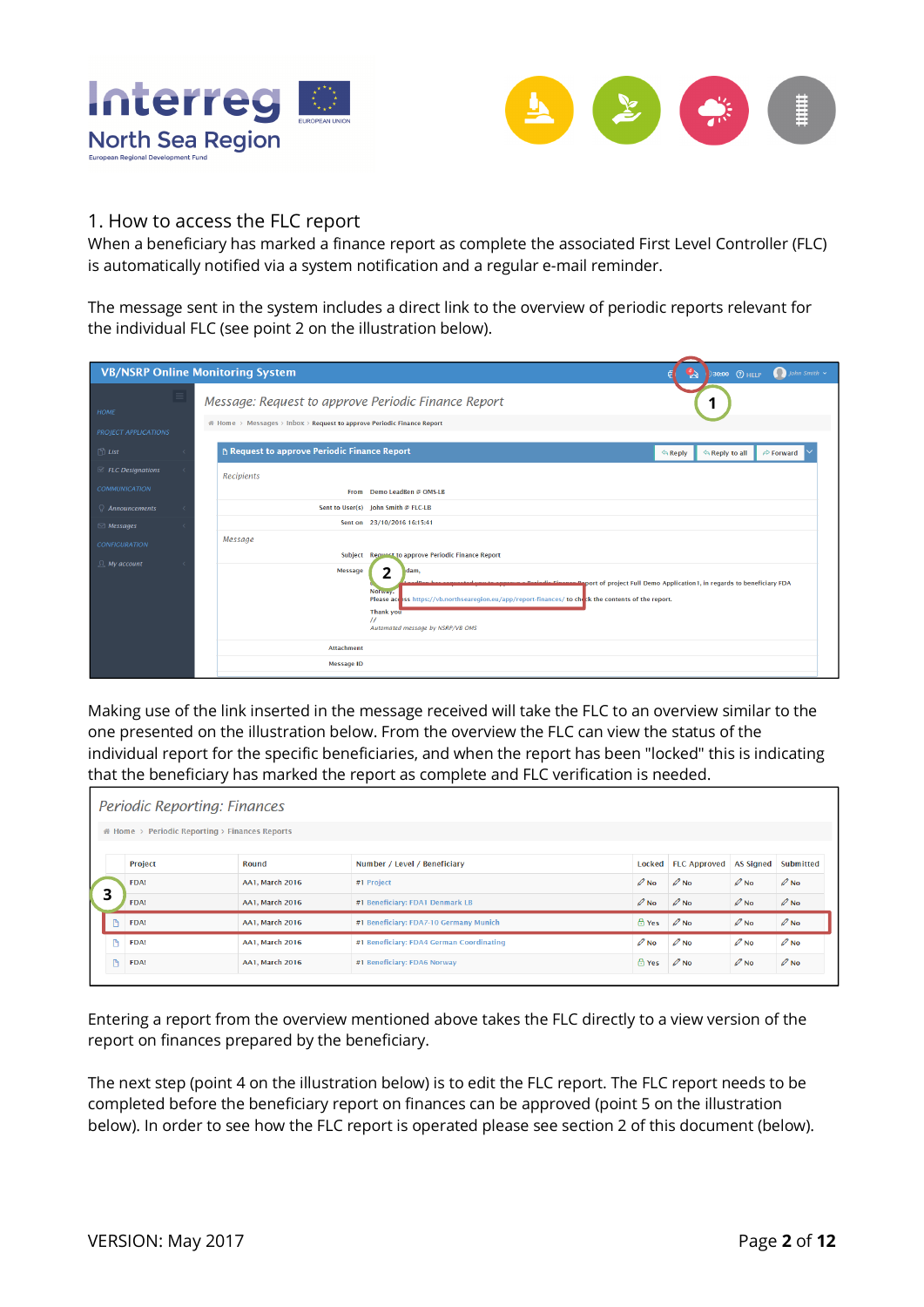



| Periodic Reporting: Finances Reports<br>FDA! / AA1, March 2016, Beneficiary Finances Report for FDA7-10 Germany Munich                                                                                                                                                                                                                                                                                          |
|-----------------------------------------------------------------------------------------------------------------------------------------------------------------------------------------------------------------------------------------------------------------------------------------------------------------------------------------------------------------------------------------------------------------|
| $\vee$ Actions<br>Al Home > Periodic Reporting > Finances Reports > FDA! / AA1, March 2016, Beneficiary Finances Report for FDA7-10 Germany Munich<br>$\times$ FLC.                                                                                                                                                                                                                                             |
| <b>Ø</b> Edit FLC Report<br>4<br>(i) Workflow: Report completed and locked: $\frac{1}{10}$ Yes FLC approval: $\oslash$ No Submitted to LB: $\oslash$ No<br><b>T</b> VIEW FLC Report<br>@ Draviaw FLC Cartificate                                                                                                                                                                                                |
| 5.<br>$\odot$ Approve Finances Report<br><b>Main details</b><br>Outside prog. area<br><b>Equipment</b><br><b>Expenditures</b><br><b>Funding</b><br><b>Submission</b><br><b>Investments</b><br><b>Annexes</b>                                                                                                                                                                                                    |
| Project FDA!                                                                                                                                                                                                                                                                                                                                                                                                    |
| Reporting Round AA1, March 2016                                                                                                                                                                                                                                                                                                                                                                                 |
| <b>Reporting level Beneficiary</b>                                                                                                                                                                                                                                                                                                                                                                              |
| Beneficiary FDA7-10 Germany Munich                                                                                                                                                                                                                                                                                                                                                                              |
| <b>Report Number 1</b>                                                                                                                                                                                                                                                                                                                                                                                          |
| Project start date 04/03/2015                                                                                                                                                                                                                                                                                                                                                                                   |
| Project end date 29/04/2018                                                                                                                                                                                                                                                                                                                                                                                     |
| Reporting period start -                                                                                                                                                                                                                                                                                                                                                                                        |
| Reporting period end -                                                                                                                                                                                                                                                                                                                                                                                          |
| (i) Report contact persons<br>Coordinating Beneficiary Authorised Signatory: George German @ AS-local-Ben<br><b>H</b> - Beneficiary Managing User: Nick CoBen @ OMS-CO-Ben-1<br><b>H</b> Coordinating Beneficiary Managing User: Peter Coordinating @ OMS-local-Ben<br>S Coordinating Beneficiary First Level Controller: John Smith @ FLC-LB<br><b>n</b> Lead Beneficiary/Managing User: Demo LeadBen @ OMS-LB |

When approving the finance report the FLC is asked to confirm the approval (see the illustration below). At the page where the confirmation of the approval is done a summarized version of the FLC report is shown (this is mentioned as the FLC certificate). If everything in the certificate is acceptable and coherent the FLC proceed with the approval (point 6 on the illustration below), otherwise the approval is cancelled.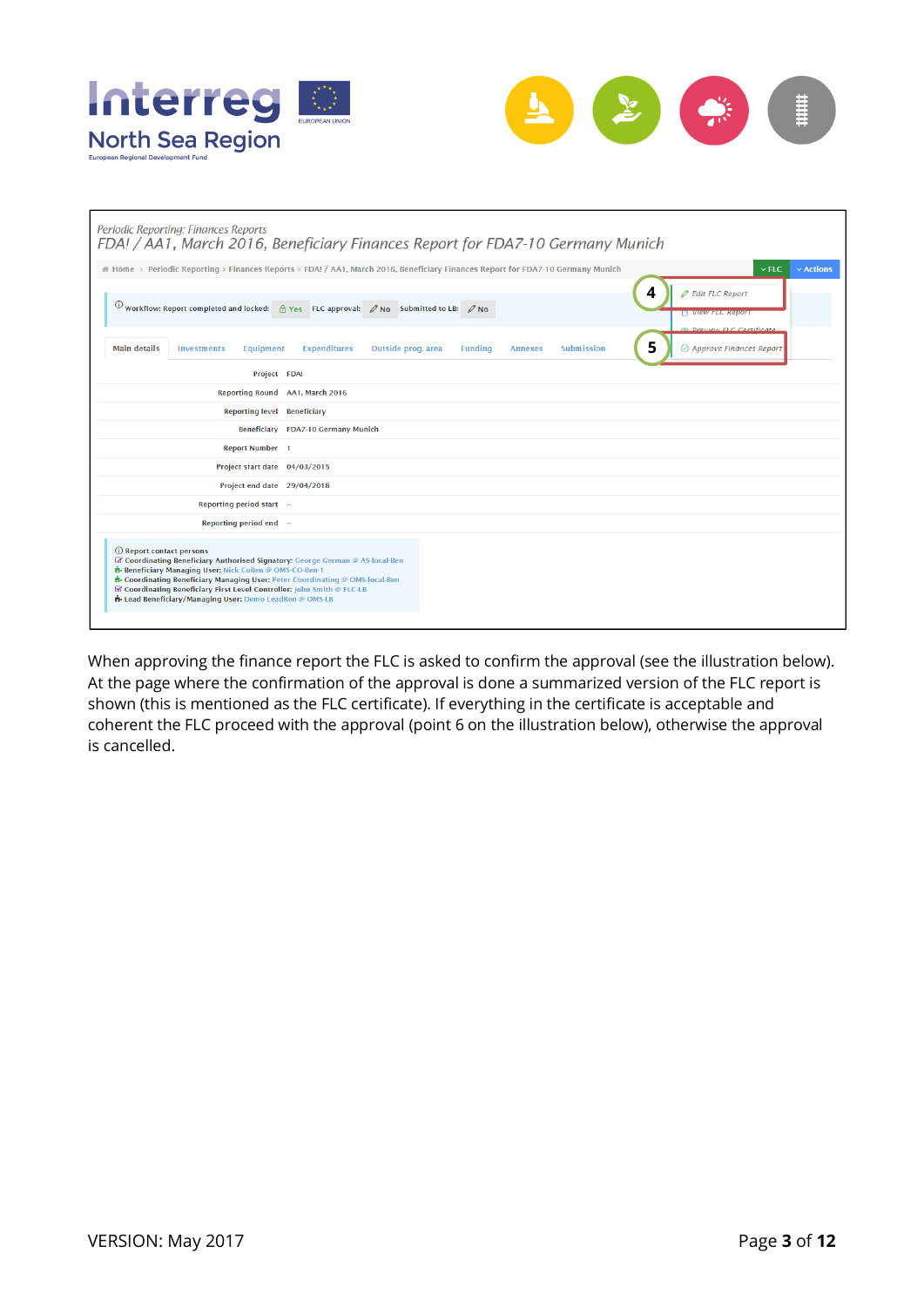



| <b>Interreg</b>                                           |  |
|-----------------------------------------------------------|--|
| <b>North Sea Region</b>                                   |  |
| Project and progress report<br>Project FDA!               |  |
| Project Acronym FDA!                                      |  |
| Project Number 13331                                      |  |
| Approved implementation 04/03/2015 - 29/04/2018<br>period |  |
| Finance Report Number 1                                   |  |
| Name of Lead Beneficiary FDA1 Denmark LB                  |  |
|                                                           |  |
| The following users will be notified:                     |  |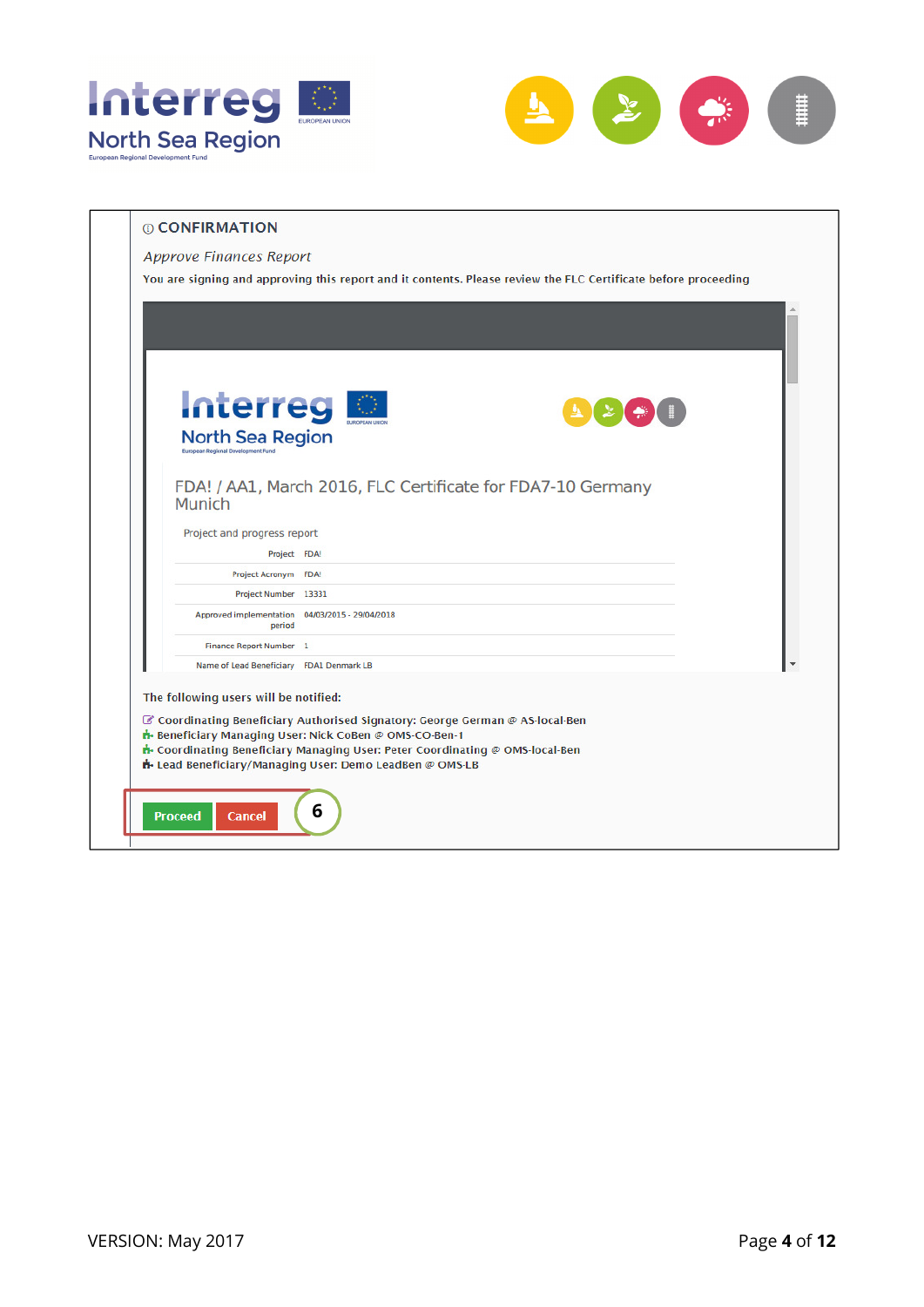



## **1.1 – How to unlock the finance report**

If the FLC find it relevant the finance report completed by the beneficiary can be unlocked – unlocking the report allows the beneficiary to edit the content entered and removing/updating the supporting list of expenditure (annexes).

In order to unlock the finance report go to the "Actions" (1) menu in the top right corner of the interface. In this menu you will find the option to "Unlock Report" (2) - click on it.

| $\mathbf{u}_{\lambda}$<br>骨 | John Smith Y<br>$\sqrt{29:55}$ $\sqrt{2}$ HELP |
|-----------------------------|------------------------------------------------|
|                             |                                                |
|                             |                                                |
|                             | 1<br>$\vee$ FLC<br>$\times$ Actions            |
|                             |                                                |
|                             | 骨 Export Report DOC                            |
| ited and no editing         | 骨 Export Report PDF                            |
|                             | $\overline{2}$<br><b>A</b> Unlock Report       |
|                             | I View Progress report                         |
|                             | ⊠ Message Report Contact Person                |
|                             | ⊠ Message JS                                   |
|                             |                                                |
|                             |                                                |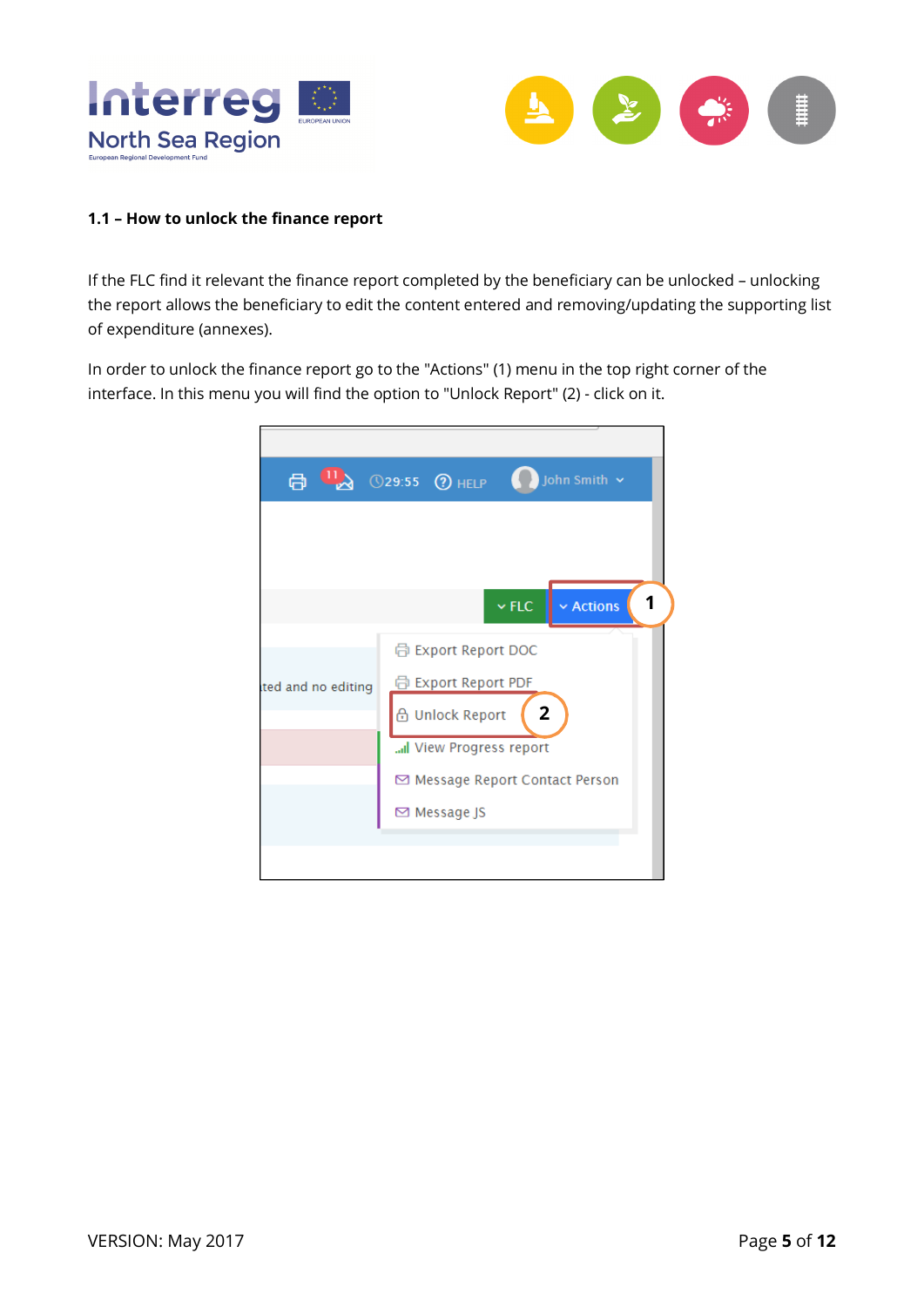



The system will now ask you to confirm the unlocking of the finance report – this by applying the option to "Proceed" (3).



The report is now once again editable by the beneficiary.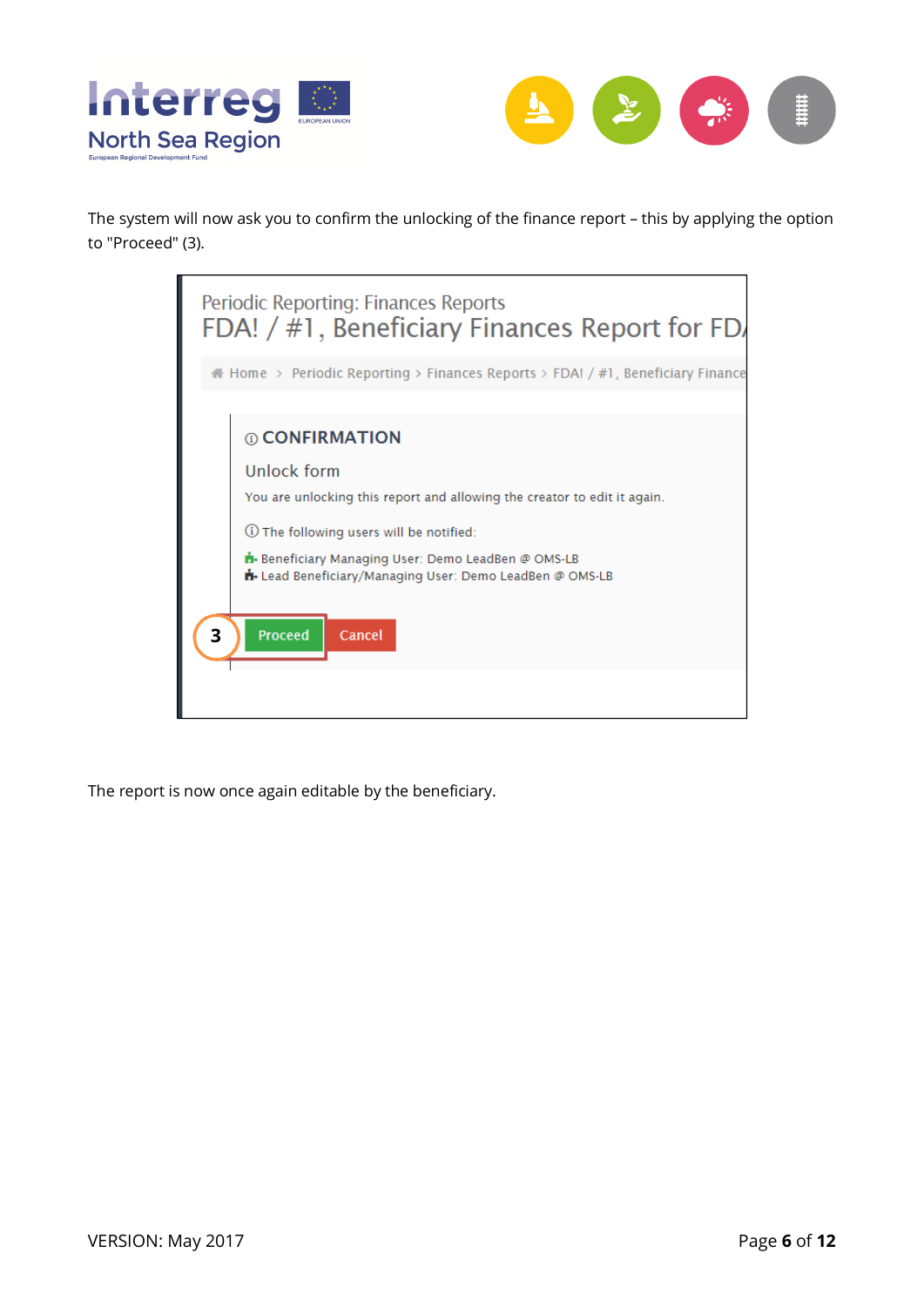



# 2. Operating the FLC report

The following section briefly highlights the various sections of the FLC report and provides the basis for a common understanding on how the FLC report should be operated.

#### **2.1 Verification**

In the first part of the FLC report the FLC is asked to define the general methodology for how the verification of the reported expenditure was done. If 'on-the-spot' methodology was applied the FLC is asked to provide clarifying information in terms of when the check was carried out, where it was carried out, and what was the main focus of the on-the-spot check.

 If sampling was applied further description of the methodology for this has to be provided. Finally this section asks for general information on when the control work was initiated and when it was concluded. The illustration below reflects the text above.

|                                                                  | <b>Verification</b>                                                               |                                                                                                                            |
|------------------------------------------------------------------|-----------------------------------------------------------------------------------|----------------------------------------------------------------------------------------------------------------------------|
| General methodology *                                            | $\vee$ Desk-based<br>On-the-spot<br>$\vee$ Other<br>2 are checked, select up to 2 |                                                                                                                            |
| (If 'other') Please describe *                                   | test<br>Method used for the verification                                          |                                                                                                                            |
| (if on-the-spot) Start date of on-the-spot<br>verification       | 雦<br>2016-08-31                                                                   |                                                                                                                            |
| (if on-the-spot) End date of on-the-spot<br>verification         | 雦<br>2016-08-31                                                                   |                                                                                                                            |
| (if on-the-spot) Location of on-the-spot<br>verification         |                                                                                   | $_\bigcirc$ Premises of project beneficiary $_\bigcirc$ Project event/meeting $_\bigcirc$ Place of physical project output |
| (if on-the-spot) Focus of on-the-spot<br>verification            | accounting system                                                                 | e.g. accounting system, cost items, investments, etc.                                                                      |
| Sampling was applied *                                           | $\odot$ No $\odot$ Yes                                                            |                                                                                                                            |
|                                                                  |                                                                                   |                                                                                                                            |
| (if yes) Sampling method used                                    | B<br>挂<br>I<br>$\P$ +<br>這                                                        | $\delta$<br>$\blacksquare$<br>C<br>$\mathcal{C}$<br>$\mathbf{z}^{\mathbf{X}}$<br>$\langle \rangle$ $\sigma$                |
|                                                                  | <b>Type something</b>                                                             | $\circ$                                                                                                                    |
|                                                                  | information on the scope and on the percentage checked.                           | Briefly describe sampling methodology and indicate where a detailed description can be found. Include additional           |
| Start of control work *                                          | 雦<br>2016-09-14                                                                   |                                                                                                                            |
| Date(s) of requests for clarifications, if<br>applicable         |                                                                                   |                                                                                                                            |
| Date of receipt of satisfactory clarifications,<br>if applicable | 2016-09-14<br>雦                                                                   |                                                                                                                            |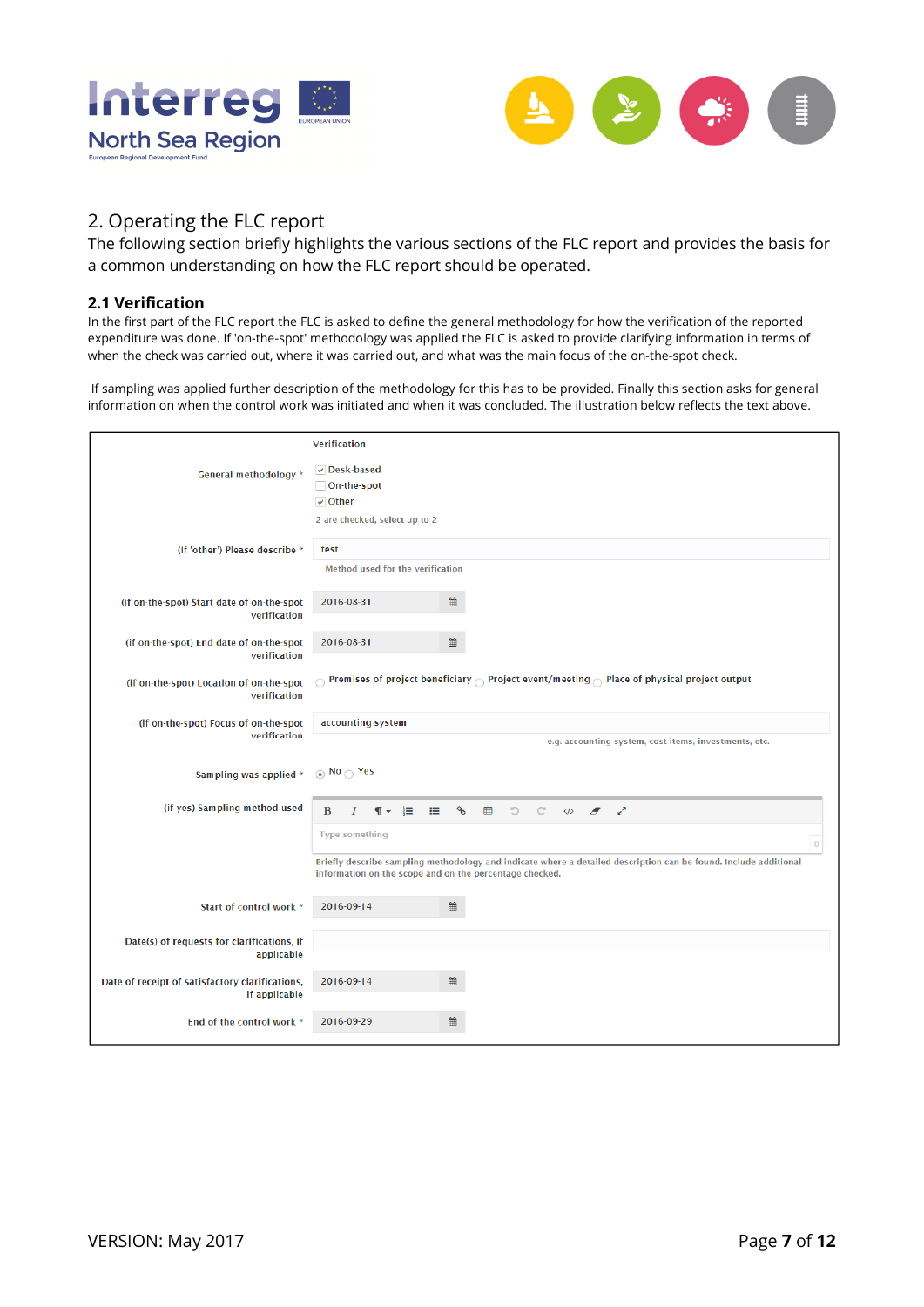



#### **2.2 Expenditure declared and certified by budget line**

In the section labeled 'Expenditure declared and certified by budget line' the FLC enters the amounts which can be verified as eligible expenditure.

Underneath each entry field a gray shaded box reflects the amounts reported by the beneficiary for the specific budget line, the difference between the amount entered in the field (certified expenditure) and the reported expenditure, and the certified amount in percentage (see the illustration below). *If the certified amounts differ from the amount reported by the beneficiary for a particular budget line, this should be equal to the amount of ineligible expenditure which was found and deducted by the First Level Controller.* 

*OBS: It is important to know that only the amounts entered by the FLC as certified expenditure will be subject to reimbursement. Only the amounts certified by the FLC will be transferred to the finance report on project level.* 

|                                          | Expenditure declared and certified by budget line                                                                                                                                                                                                                                       |
|------------------------------------------|-----------------------------------------------------------------------------------------------------------------------------------------------------------------------------------------------------------------------------------------------------------------------------------------|
|                                          | Certified expenditure should equal Declared expenditure unless ineligible expenditure was found during verification which has<br>been deducted. These deductions should be described below in the section entitled Findings, Conclusions and Follow up<br>Measures per budget category. |
| Staff costs '                            | $\epsilon$ (Only integers numbers accepted, no commas or dots.)<br>5000<br>Declared: 5000 € Difference: 0 € Certified in % to declared: 100 %                                                                                                                                           |
| Office and administration                | $\epsilon$ (Only integers numbers accepted, no commas or dots.)<br>750<br>Declared: 750 € Difference: 0 € Certified in % to declared: 100 %                                                                                                                                             |
| <b>Travel and accommodation</b>          | $\epsilon$ (Only integers numbers accepted, no commas or dots.)<br>5000                                                                                                                                                                                                                 |
| <b>External expertise and services</b> ' | Declared: 05000 € Difference: 0 € Certified in % to declared: 100 %<br>$\epsilon$ (Only integers numbers accepted, no commas or dots.)<br>30000                                                                                                                                         |
| Equipment                                | Declared: 30000 € Difference: 0 € Certified in % to declared: 100 %<br>$\epsilon$ (Only integers numbers accepted, no commas or dots.)<br>1000                                                                                                                                          |
| Investments <sup>*</sup>                 | Declared: 1000 € Difference: 0 € Certified in % to declared: 100 %<br>€ (Only integers numbers accepted, no commas or dots.)<br>2000                                                                                                                                                    |
|                                          | Declared: 2000 € Difference: 0 € Certified in % to declared: 100 %<br>$\epsilon$ (Only integers numbers accepted, no commas or dots.)                                                                                                                                                   |
| <b>Total Expenditure</b>                 | 43750<br>Declared: 43750 € Difference: 0 € Certified in % to declared: 100 %                                                                                                                                                                                                            |
| (Net revenue)                            | $\epsilon$ (Only integers numbers accepted, no commas or dots.)<br>$\Omega$<br>Declared: 0 € Difference: 0 € Certified in % to declared: - %                                                                                                                                            |
| Total Eligible Expenditure *             | $\epsilon$ (Only integers numbers accepted, no commas or dots.)<br>43750<br>Declared: 43750 € Difference: 0 € Certified in % to declared: 100 %                                                                                                                                         |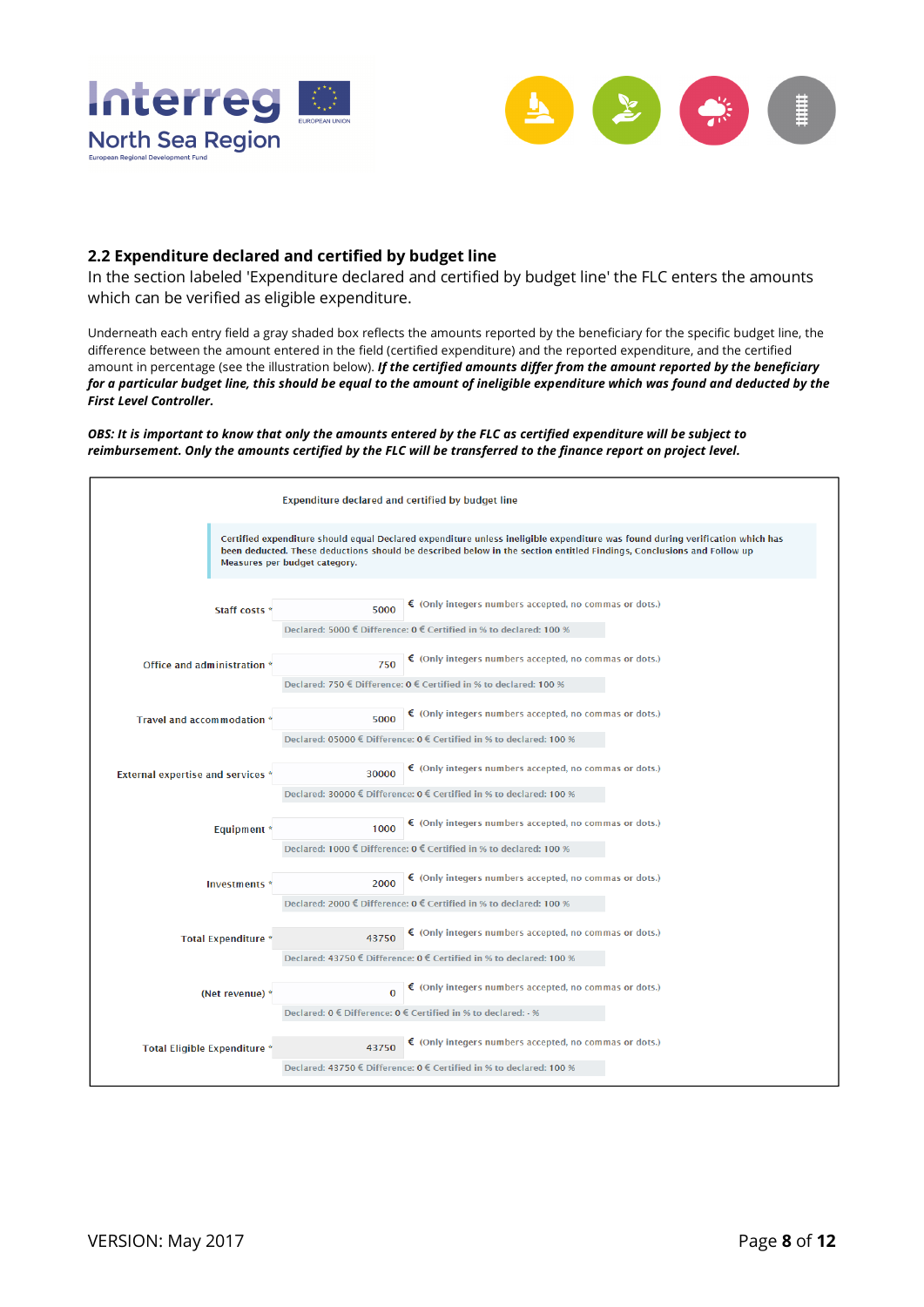



### **2.3 Funding**

The funding sources of the reported expenditure have already initially been defined by the individual beneficiary in the finance report. Only in the event of reduced amounts certified in the previous section should the split in funding sources be different from the one defined by the beneficiary.

In all cases the programme co-financing cannot exceed 50% of the certified expenditure, and must at the same time not exceed the approved grant for the specific beneficiary (see approved budget in the most recent issued contract). Any amount of reported expenditure exceeding the approved grant must be included in the beneficiaries' public or private contribution.

The Online Monitoring System also supports the work of the FLC when filling in the FLC report by autocalculating the correct split, and if any deviations occur it defines the field which needs to be adjusted.

The illustration below reflects the text above.

|                                        | <b>Funding</b>                                                                                                                                                                                                                                                                                                             |
|----------------------------------------|----------------------------------------------------------------------------------------------------------------------------------------------------------------------------------------------------------------------------------------------------------------------------------------------------------------------------|
|                                        | The sum of the certified amounts for Programme co-financing (e.g. ERDF) and Total beneficiary match funding should equal the<br>certified amount of Total Eligible Expenditure. Additionally, Programme co-financing (e.g. ERDF) is capped to 50% of the total eligible<br>expenditure as set in the original application. |
| Programme co-financing (e.g. ERDF) *   | $\epsilon$ (Only integers numbers accepted, no commas or dots.)<br>21875                                                                                                                                                                                                                                                   |
|                                        | Declared: 21875 € Difference: 0 € Certified in % to declared: 100 %                                                                                                                                                                                                                                                        |
|                                        | Maximum ERDF per the original application: 752600€.                                                                                                                                                                                                                                                                        |
|                                        | <b>Beneficiary match funding</b>                                                                                                                                                                                                                                                                                           |
| Public contribution *                  | $\epsilon$ (Only integers numbers accepted, no commas or dots.)<br>10000                                                                                                                                                                                                                                                   |
|                                        | Declared: 010000 € Difference: 0 € Certified in % to declared: 100 %                                                                                                                                                                                                                                                       |
| Private contribution <sup>*</sup>      | $\epsilon$ (Only integers numbers accepted, no commas or dots.)<br>11875                                                                                                                                                                                                                                                   |
|                                        | Declared: 11875 € Difference: 0 € Certified in % to declared: 100 %                                                                                                                                                                                                                                                        |
| <b>Total beneficiary match funding</b> | $\epsilon$ (Only integers numbers accepted, no commas or dots.)<br>21875                                                                                                                                                                                                                                                   |
|                                        | Declared: 21875 € Difference: $0 \in$ Certified in % to declared: 100 %                                                                                                                                                                                                                                                    |
|                                        | Total certified Expenditure is 43750€.<br>Total certified funding is 43750€.<br>The two values are equal.                                                                                                                                                                                                                  |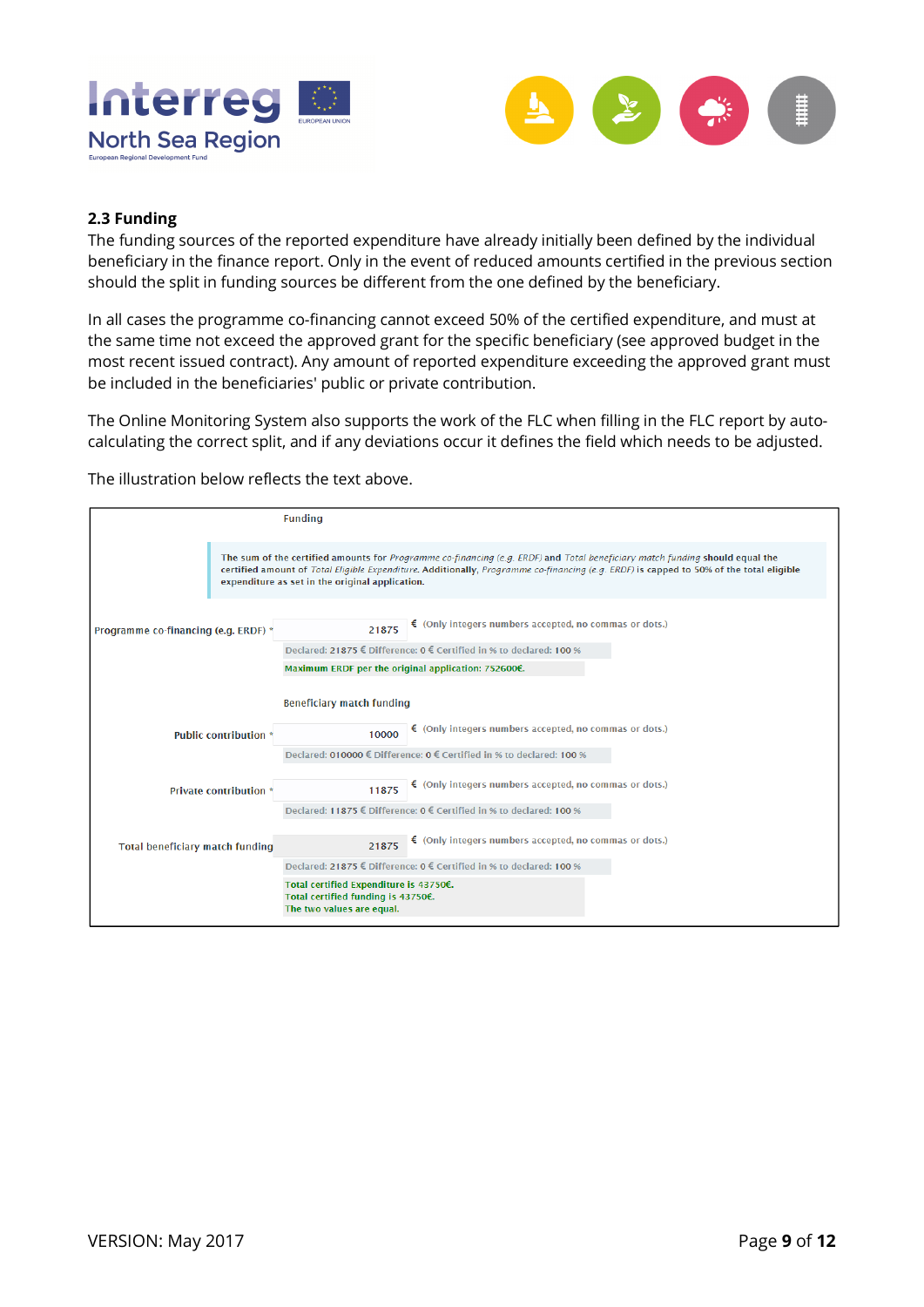



#### **2.4 Expenditure outside the programme area**

If any expenditure is reported as incurred outside the programme area, the amount relating to this and certified by the FLC must be indicated in the section labeled 'Expenditure outside the programme area'.

|                                                                                                                            | Expenditure outside the programme area |                                                                 |  |  |  |  |  |  |
|----------------------------------------------------------------------------------------------------------------------------|----------------------------------------|-----------------------------------------------------------------|--|--|--|--|--|--|
| Part of the expenditure was incurred $\circledR$ No $\circledR$ Yes<br>outside (the Union part of) the programme<br>area * |                                        |                                                                 |  |  |  |  |  |  |
| (if yes) How much was certified?                                                                                           |                                        | $\epsilon$ (Only integers numbers accepted, no commas or dots.) |  |  |  |  |  |  |

#### **2.5 Findings, Conclusions, Follow-up measures**

In the event that an FLC uncovers any findings or observations which has to be brought to the attention of the lead beneficiary and the programme as a second instance this has to be filled-in in the section for 'Findings, Conclusions, Follow-up Measures'.

In short the FLC is asked to briefly explain the finding, weather it is ineligible or questionable and weather is has been removed from reported expenditure. In addition to this the FLC is requested to provide information on any follow-up actions which should be followed-up by the next report.

If the FLC has nothing to report then simply enter 'N/A' in the fields presented on the illustration below.

|                                                            | Findings, Conclusions, Follow-up Measures |  |                                                      |      |    |          |   |                |                |  |                                                                     |                                                                                                                                                                                                                           |
|------------------------------------------------------------|-------------------------------------------|--|------------------------------------------------------|------|----|----------|---|----------------|----------------|--|---------------------------------------------------------------------|---------------------------------------------------------------------------------------------------------------------------------------------------------------------------------------------------------------------------|
| Description of findings, observations and<br>limitations * | B                                         |  | $\P$ +                                               | - i≡ | 医口 |          |   | $\circ$ $\Box$ | $\mathcal{C}$  |  | $\left\langle \mathbf{r} \right\rangle$ $\mathbf{r}$ $\mathbf{r}$   |                                                                                                                                                                                                                           |
|                                                            | test                                      |  |                                                      |      |    |          |   |                |                |  |                                                                     |                                                                                                                                                                                                                           |
|                                                            |                                           |  |                                                      |      |    |          |   |                |                |  |                                                                     | A description of the types of errors found and a reason why it is an error. Also add a clear specification of additional<br>observations and limitations (if any), expressed about the eligibility of some expenditure.   |
| Conclusions and recommendations *                          | <sub>B</sub>                              |  |                                                      | 挂    | ⋿  |          | 用 | $\Box$         |                |  |                                                                     |                                                                                                                                                                                                                           |
|                                                            | test                                      |  |                                                      |      |    |          |   |                |                |  |                                                                     |                                                                                                                                                                                                                           |
|                                                            |                                           |  | repetition of the same types of errors in thefuture. |      |    |          |   |                |                |  |                                                                     | The conclusion takes into consideration the above-mentioned observations/reservations. It also describes the<br>measures implemented to solve the errors detected and it eventually provides recommendations to avoid the |
| Follow-up measures for the next progress<br>report *       | $\mathbf{B}$                              |  | $\P$ +                                               | √l≡  | 這  | $\delta$ | 田 | D              | $\mathbb{C}^2$ |  | $\begin{array}{ccccc}\n\sqrt{2} & \sqrt{2} & \sqrt{2}\n\end{array}$ |                                                                                                                                                                                                                           |
|                                                            | test                                      |  |                                                      |      |    |          |   |                |                |  |                                                                     |                                                                                                                                                                                                                           |
|                                                            |                                           |  |                                                      |      |    |          |   |                |                |  |                                                                     | Follow-up measures to be implemented in the next progress report should be described in this section.                                                                                                                     |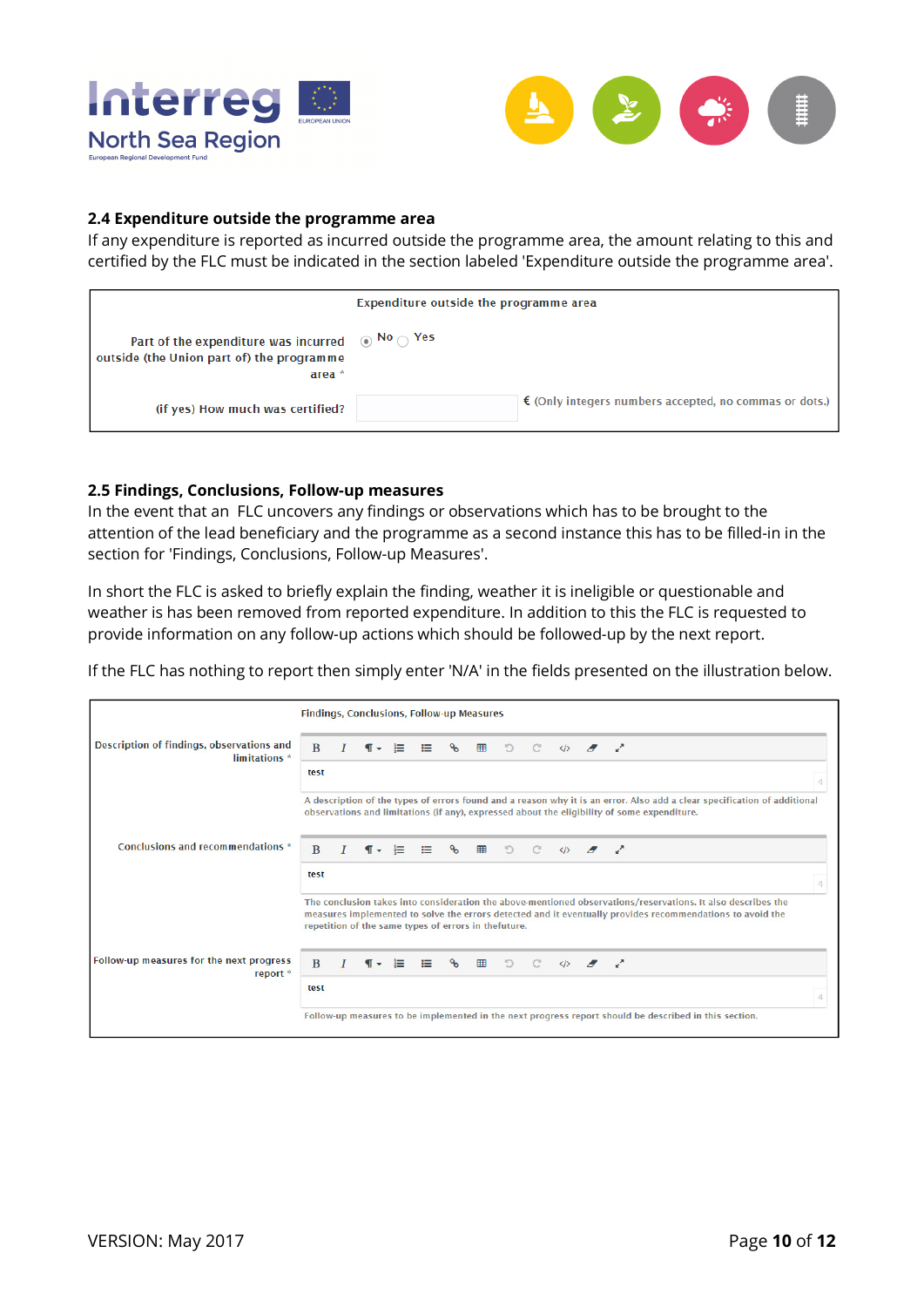



## **2.6 Detailed breakdown of findings by cost category**

If any reported expenditure cannot be certified by the FLC they have initially been deducted from the reported amount in section 2.2. In this section on the detailed breakdown of findings by cost category the FLC is asked to explicitly list the items which have been found ineligible and the associated amount.

*OBS: If the FLC finds that more expenditure than the already reported can be certified, the FLC should seek to unlock the finance report with the aim of allowing the beneficiary to update the financial figures and associated list of expenditure (annex) – please follow the guidance in section 1.A of this document.* 

*OBS: Please have in mind that the cost items mentioned here should be directly traceable to the list of expenditure attached to the beneficiary report on finances.* 

|                                   | Detailed breakdown of findings by cost category |   |                       |      |   |   |   |   |   |                   |                            |                |                                                                                                                    |
|-----------------------------------|-------------------------------------------------|---|-----------------------|------|---|---|---|---|---|-------------------|----------------------------|----------------|--------------------------------------------------------------------------------------------------------------------|
| <b>Staff Costs *</b>              | B                                               |   | ¶ –                   | 疆    | ≔ |   | ▦ | D | C | $\langle \rangle$ | Ð                          | v.             |                                                                                                                    |
|                                   | test                                            |   |                       |      |   |   |   |   |   |                   |                            |                |                                                                                                                    |
|                                   |                                                 |   | next progress report. |      |   |   |   |   |   |                   |                            |                | Description of findings, observations and limitations; Conclusions and recommendations; Follow-up measures for the |
| Office and administration *       | B                                               |   | ¶≁                    | - ≀≡ | ≔ | ዔ | ▦ | D | C | く/>               | $\boldsymbol{\mathscr{F}}$ | v.             |                                                                                                                    |
|                                   | test                                            |   |                       |      |   |   |   |   |   |                   |                            |                |                                                                                                                    |
|                                   | next progress report                            |   |                       |      |   |   |   |   |   |                   |                            |                | Description of findings, observations and limitations; Conclusions and recommendations; Follow-up measures for the |
| Travel and accommodation *        | B                                               |   |                       |      | ≔ | ዔ | ▦ | D | C | く/>               | $\boldsymbol{\mathscr{F}}$ | ↗              |                                                                                                                    |
|                                   | test                                            |   |                       |      |   |   |   |   |   |                   |                            |                |                                                                                                                    |
|                                   | next progress report                            |   |                       |      |   |   |   |   |   |                   |                            |                | Description of findings, observations and limitations; Conclusions and recommendations; Follow-up measures for the |
| External expertise and services * | B                                               |   | ¶-                    | - 18 | ≔ | ዔ | ▦ | D | C | $\langle \rangle$ | A                          | ↗              |                                                                                                                    |
|                                   | test                                            |   |                       |      |   |   |   |   |   |                   |                            |                |                                                                                                                    |
|                                   | next progress report                            |   |                       |      |   |   |   |   |   |                   |                            |                | Description of findings, observations and limitations; Conclusions and recommendations; Follow-up measures for the |
| <b>Equipment</b> *                | B                                               |   | ¶ ≁                   | 一는   | ≔ | ዔ | 囲 | D | C | $\langle \rangle$ | Ð                          | ▞              |                                                                                                                    |
|                                   | test                                            |   |                       |      |   |   |   |   |   |                   |                            |                |                                                                                                                    |
|                                   | next progress report                            |   |                       |      |   |   |   |   |   |                   |                            |                | Description of findings, observations and limitations; Conclusions and recommendations; Follow-up measures for the |
| Infrastructure and works *        | B                                               | 1 | ¶ ≁                   | - 18 | ≔ | ዔ | ▦ | D | C | $\langle \rangle$ | A                          | v <sup>x</sup> |                                                                                                                    |
|                                   | test                                            |   |                       |      |   |   |   |   |   |                   |                            |                |                                                                                                                    |
|                                   | next progress report                            |   |                       |      |   |   |   |   |   |                   |                            |                | Description of findings, observations and limitations; Conclusions and recommendations; Follow-up measures for the |